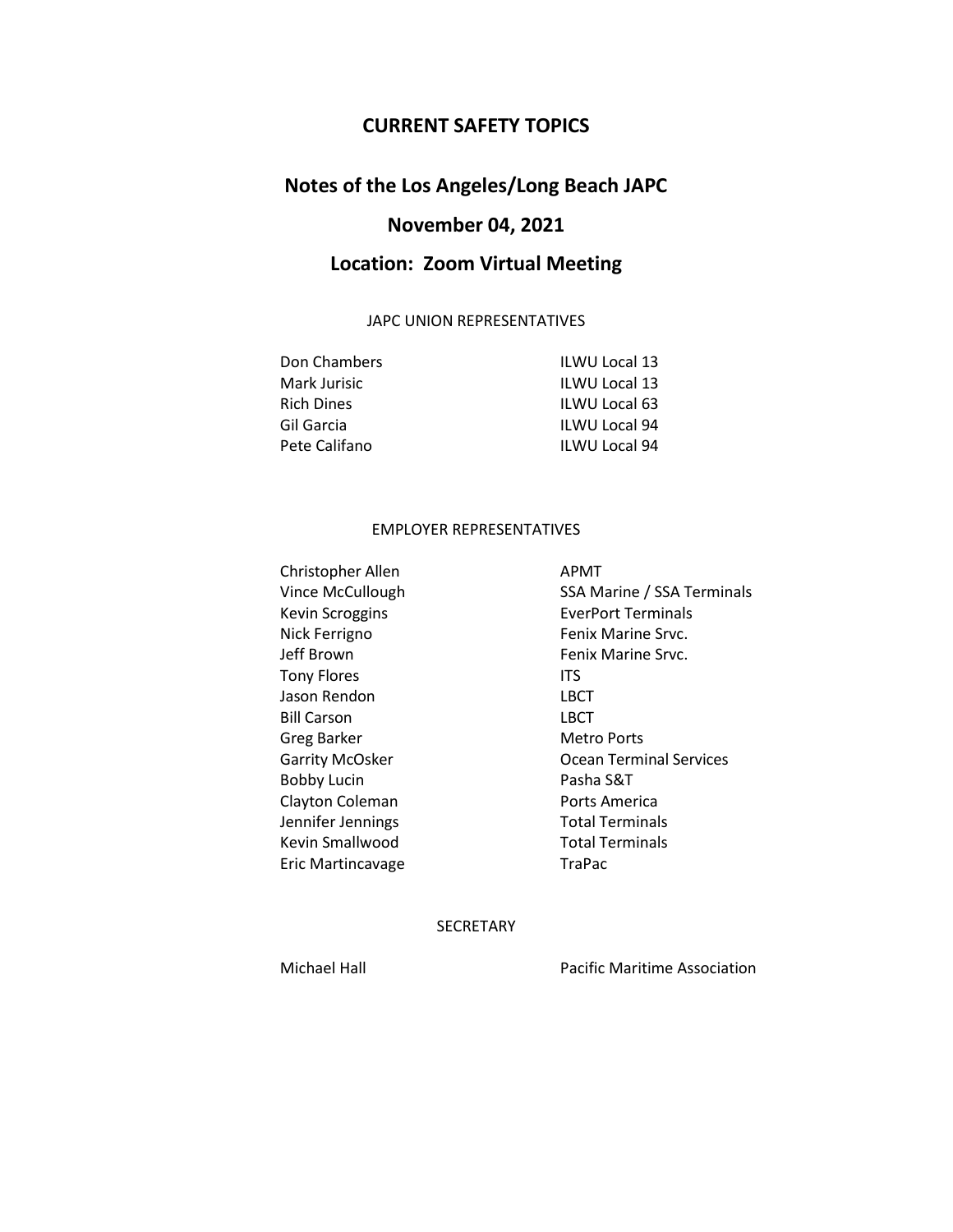#### **REVIEW OF OCTOBER 14, 2021, JAPC NOTES**

The Committee reviewed the notes from the October meeting.

#### **DISCUSSION TOPICS**

#### ACCIDENT ANALYSIS

The Committee was provided with the LA/LB injury summary report covering 09/16/2021 to 10/20/2021 [pmap5060]. The report listed 13 LT and 374 NLT injuries for LA/LB.

The Employers provided additional information on 15 different incident reports requested by the Union.

The Union reminded the Employers the crane or equipment number will be requested during the monthly injury report accident review. In addition, the Union also asked for crane fault and other data following a container crane loss of power / sudden stop.

The Union requested photos of a damaged RTG ladder cage, a report of a recent crane power failure, and an inquiry into a vessel stack gas incident.

#### SERIOUS INCIDENTS

1. No additional incidents discussed.